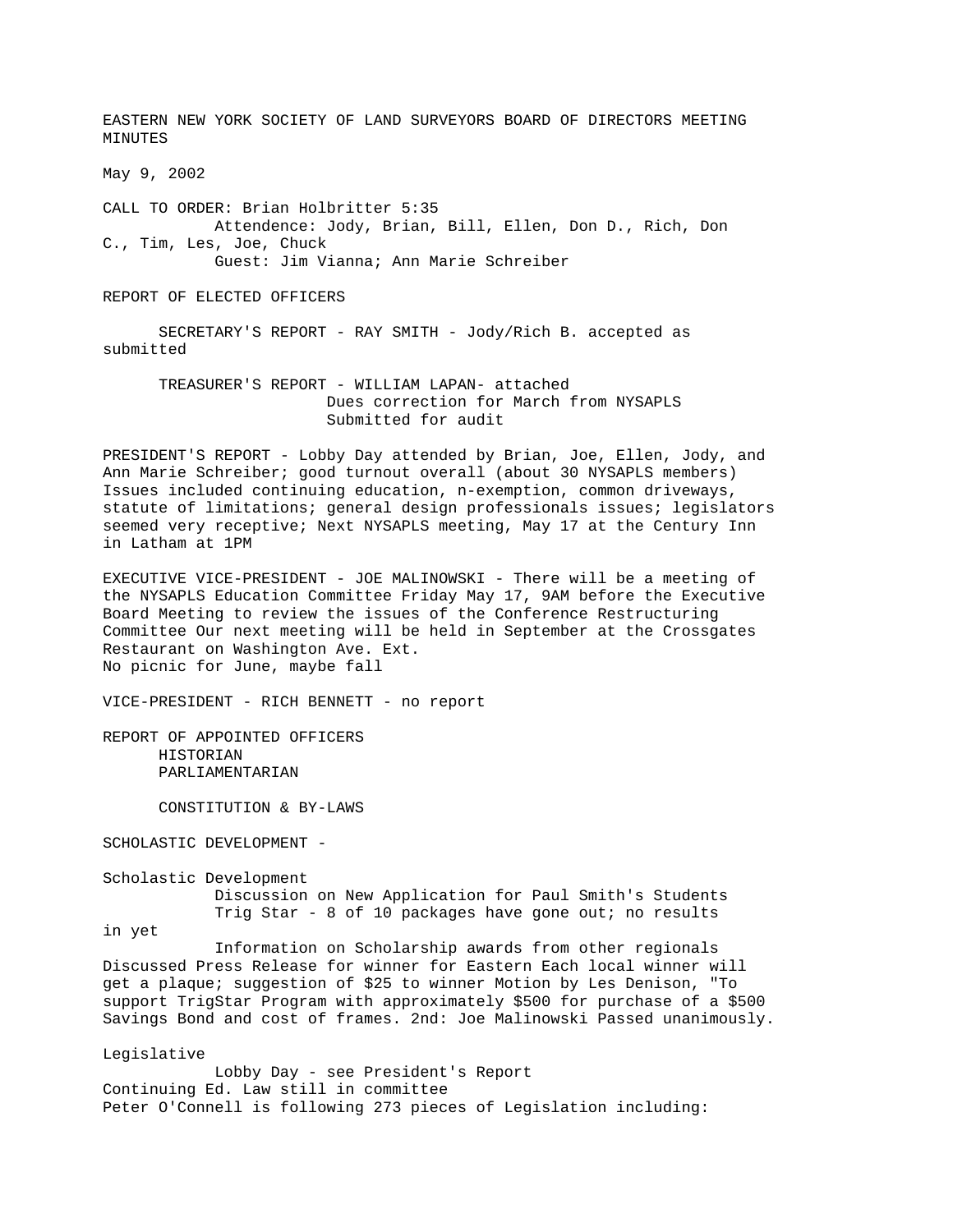Including Lyme Disease as on occupational disease compensable under Workers' Compensation Law Law requiring County Clerk to notify adjacent property owners of changes to maps of a subdivided parcel and for the coordination of tax maps with surveyors' maps Bill authorizing the Board of regents to waive citizenship or immigration status requirements for a professional license in the professions Continuing Education bills for Engineers, chiropractors, psychologists, nurses, revisions on architects; veterinarians and vet techs; pharmacists Authorizing governing bodies of counties to impose a rejection fee of \$100 for the filing of papers or instruments relating to real property when such papers are legally insufficient for the purpose for which they were filed upon submission to the county clerk (legally defective) Creation of Freshwater and Tidal wetlands mitigation banks \* Law providing for the disclosure of licensing examination questions and set procedures for rescoring upon request for examinations for professional licensure Law excluding certain lots created by cluster zoning laws under town, village or general city law, where such lots are part of a subdivision where the density of such subdivision is less than one unit per 5 acres, from being included under the definition of residential lots Amendment to Business Corporation Law regarding incorporation of design professional service corporations so a non-professional may own less than 25% of the shares and officers positions \* Modification to Highway Law shifting the authority for determining whether or not a private right-of-way should be granted to a landowner through the land of an adjacent landowner from a jury to a town committee. Enacts Statute of Limitations provisions against design professionals for period of 10 years after completion of improvement to real property Technical recruitment, career development and retention program for NYS DOT; provides for use of funding for the review of current payment practices regarding payment of certain differentials to private sector consultants Raising Wicks Law threshold from \$50,000 to \$500,000 Law providing for suspension of professional license under Education Law where a licensee is in arrears in payment of child support or spousal support Professional Licensing of Geologists Law eliminating licensure requirement of citizenship or permanent residence where such requirement presently exists Mandatory Continuing Education for Land Surveyors Law authorizing state and municipal agencies to establish rules for the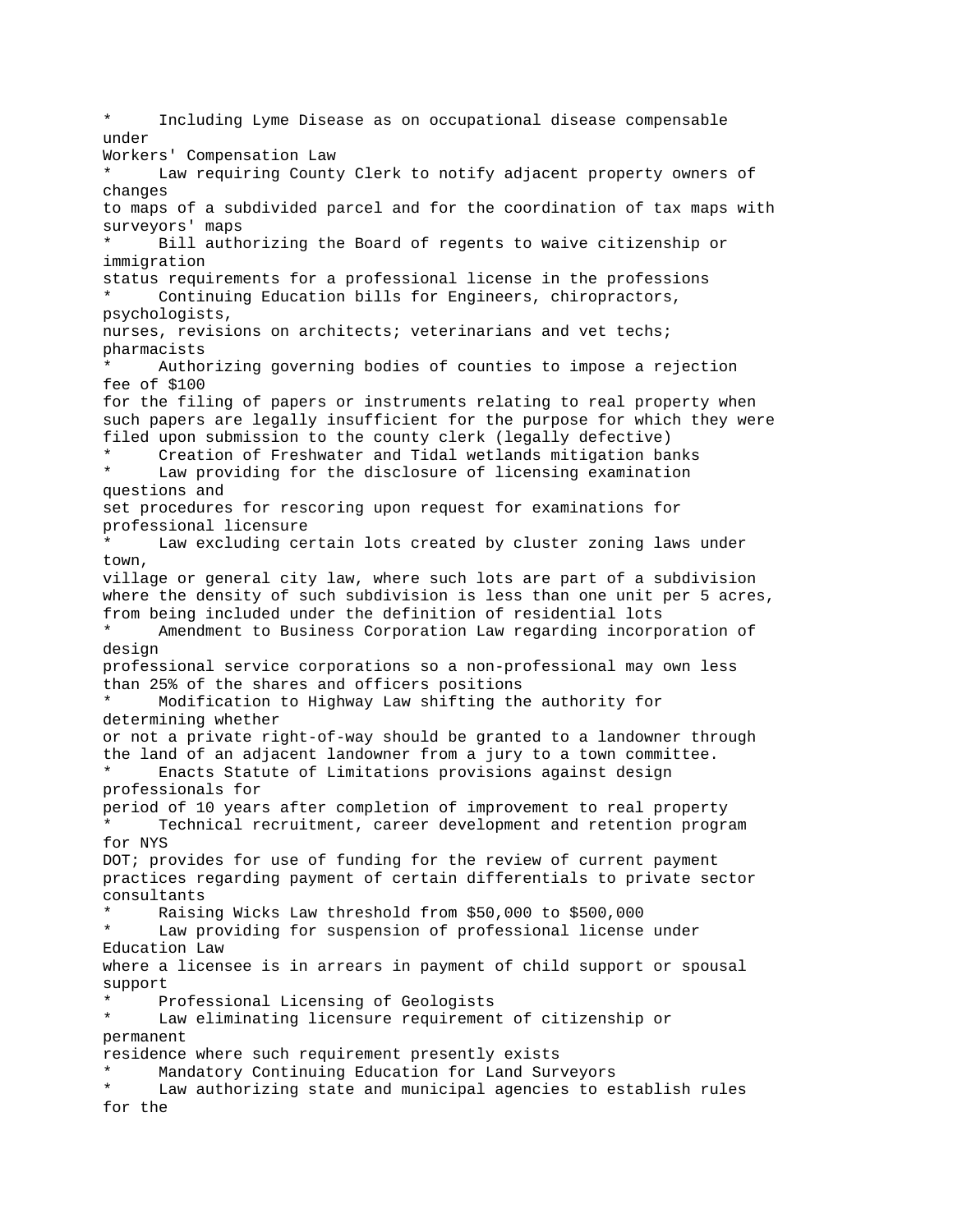use, sale and distribution of GIS materials disclosed under Freedom of Information law; authorizes imposition of fees for copies of materials Wetlands homeowners' relief act; prohibits DEC from delineating wetlands beyond boundaries shown on official wetlands maps Provides establishment of planned unit development districts and plan review; defines PUD as a development which may include residential, commercial, industrial or other uses or any combination thereof in a flexible anner to achieve the goals of a comprehensive plan. Promotes fairness in competitive bidding by providing enforcement of prevailing wage provisions applicable to public work construction projects Requires low bidder on state contracts to provide that PWR shall be paid when such bid is lower than next lowest by %10 or more Provides cartways to land which has become landlocked as a result of state construction of roads or highways Expansion of PWR requirements to state, local agency and public authority public work contracts Additional penalties for failure to pay PWR or supplemental benefits Establishment of regional conservation partnerships for preservation of open space and farmland \* Zoning comparison and review along common municipal boundaries Law providing for civil enforcement proceedings and penalties for unlicensed practice of a profession Authorization of certain municipal corporations to establish a mediation process for resolution of land use disputes Provides for the disposal of certain information or data maintained by agencies of government including electronic records Regulation of contracts for architectural and engineering services with public authorities Access of all public records on internet Omnibus Prevailing Wage Enforcement Act Establishes procedures for service of charges and notice of hearing regarding professional discipline cases Authorization of Board of regents to consider conduct in another jurisdiction in determining professional license application Provides for voluntary compliance agreements between people investigated for the unauthorized practice of a profession and the Department of Education Creation of GIS Program in Office of Technology Requires Office of Technology to develop a GIS system to help municipalities calculate future development potential Inclusion of records preservation by digital imaging technology in